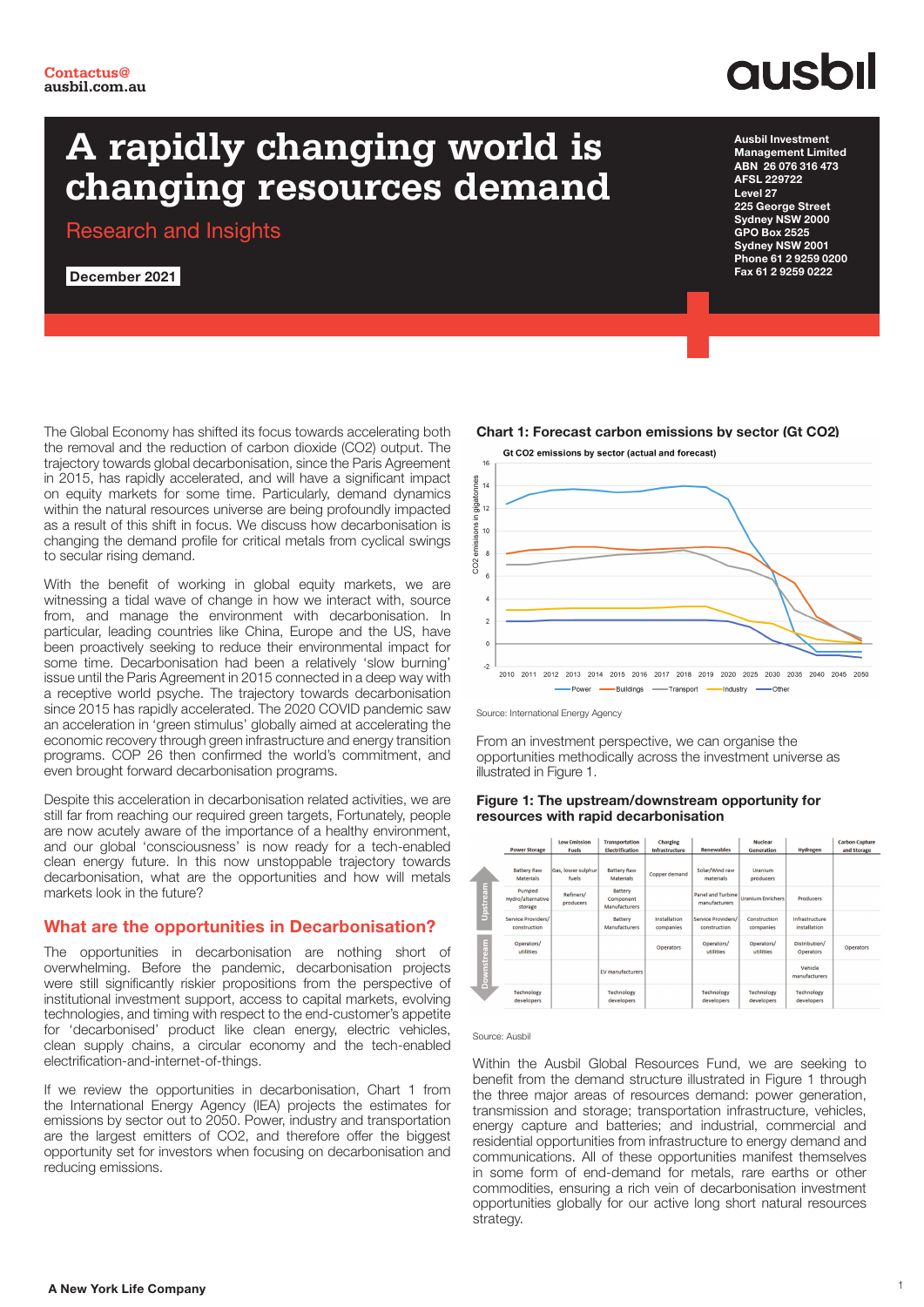### **ausbil**

### Power generation

Power usage is pervasive in modern economies, 24/7, and incredibly interconnected. We use power and electricity everywhere in our everyday lives. Not only directly (running home appliances or industrial equipment) but also in the manufacturing process of things we use every day. This power generation is a major consumer of natural resources, as illustrated in Chart 2.

### Chart 2: Clean energy technologies use way more minerals



### Source: International Energy Agency

If you take coal energy as the baseline for minerals demand for purposes of comparison, for every megawatt (MW) of power produced: half the demand is required on a kg/MW basis for gas energy; but nuclear uses more than twice the mineral weight per megawatt as coal; solar 2.75 times; onshore wind more than 4 times; and offshore wind more than 6 times that of coal. The commodities needed for clean energy are needed in multiples of volume to what is needed for bulk fossil fuel burning technologies.

Even though the 'old' fossil fuel energies like thermal coal, oil, diesel and gas will give way to renewables and lower-carbon forms of energy supply in the future energy complex, their relevance in the transition to a renewable world is universally misunderstood. For example, thermal coal. Not all thermal coal is the same, and not all thermal coal power generation facilities are the same. Technology has enabled major reductions in emissions from thermal coal generation, but this comes at a cost. The developed world was built on cheap coal generation, and the developing world has followed suit. Irrespective of technological advances, the proportion of thermal coal generation is falling globally, and headwinds are likely to continue. Natural Gas is also a source of carbon emissions in its use from power generation, but to a relatively lesser extent than thermal coal and oil-based power generation. Where we have held a view that natural gas was likely to be a transition fuel, enabling a transition towards a cleaner energy, we now see renewables leapfrogging gas and rapidly gaining traction at gas' expense.

Future energies may not all be new, but they are at the forefront of investment in the future energy complex. Over the past few years, we have seen investment and technological advancements reduce costs, making future energies more competitive against traditional fossil fuels, including solar, wind, hydro and nuclear power.

Solar power generation has been around for many years. The main driver of increased solar production through the years has been a reduction in cost and increases in the efficiency of panels. Once panels are produced, there are no emissions from solar generation. However, generation is weather dependent and needs sunlight, so it is not ideal as a reliable base load generation alternative without the ability to store excess energy that is produced during the day, or provide supplementary generation for solar downtime. Regardless of the challenges of intermittency and latency with respect to transporting energy from solar panels to end users, the cost of solar energy has fallen significantly as illustrated in Chart 3, making it an essential part of the future energy complex.

### <sup>2</sup> A New York Life Company

Solar costs have continued to fall  $$80$ (USD) \$70 of solar \$60 \$50 tew san ner<br>D  $-$  30 icost  $$20$  $$10$ 

Source: Freeing Energy

Wind generation has also been around for many years and, like solar, technology has seen efficiency increase, and costs fall. Wind generation can be small scale in remote applications, or built up into onshore or offshore wind farms. Wind generation is also clearly weather dependent. Large onshore wind turbines can generate ~5MW (150m diameter turbine), enough to power ~1100 homes daily. Whereas large offshore wind turbines can generate ~15MW (236m diameter turbine), enough to power ~3300 homes per wind turbine. The main commodities needed in wind turbine construction are steel and aluminium for the unit, copper for the generator, and increasingly rare earths for higher efficiency generators.

Hydro generators use gravity to produce power as water flows downhill. The water flow can come from streams, rivers or dams. Hydro is a renewable energy source and has the advantages of low greenhouse gas emissions, low operating costs, and a high ramp-up rate. The commodities used in hydro generation are limited, though, including cement and steel for dam construction, and copper for generators.

Pumped hydro is also a form of energy storage which can be used with other less reliable sources of renewable energy. For example, if excess solar or wind power was being generated, this power could be used to pump water up hill for a hydro scheme. When solar / wind generation falls, water can then be released to generate power. This can help solve some of the intermittency in wind and solar, but at an added cost.

Finally, nuclear power generation offers a carbon-free energy source that reduces emissions production. However, generation of nuclear energy has had legacy issues surrounding reactor failures such as Chernobyl (1986) and Fukushima (2011) that endangered lives and changed the environmental landscape forever. The reactor failure events were ultimately caused by design and engineering failures (the Fukushima reactor was built in 1971 and Chernobyl in 1977). Suffice to say there have been significant technological advances in the past 40-years to increase safety in nuclear power generation and which make it a viable part of the future energy complex.

There is also a stigma attached to waste material storage for nuclear generation, however, to put this in perspective, a typical 1,000-megawatt nuclear power station which would supply power to more than 1 million people produces just three cubic meters of high-level waste per year.

We are seeing an increasing trend towards broader acceptance of nuclear at the moment as an alternative to base load fossil fuel generation. The main commodity impacted by an increase in nuclear power generation is, of course, yellow cake or uranium.

Chart 3: Solar gets cheaper and cheaper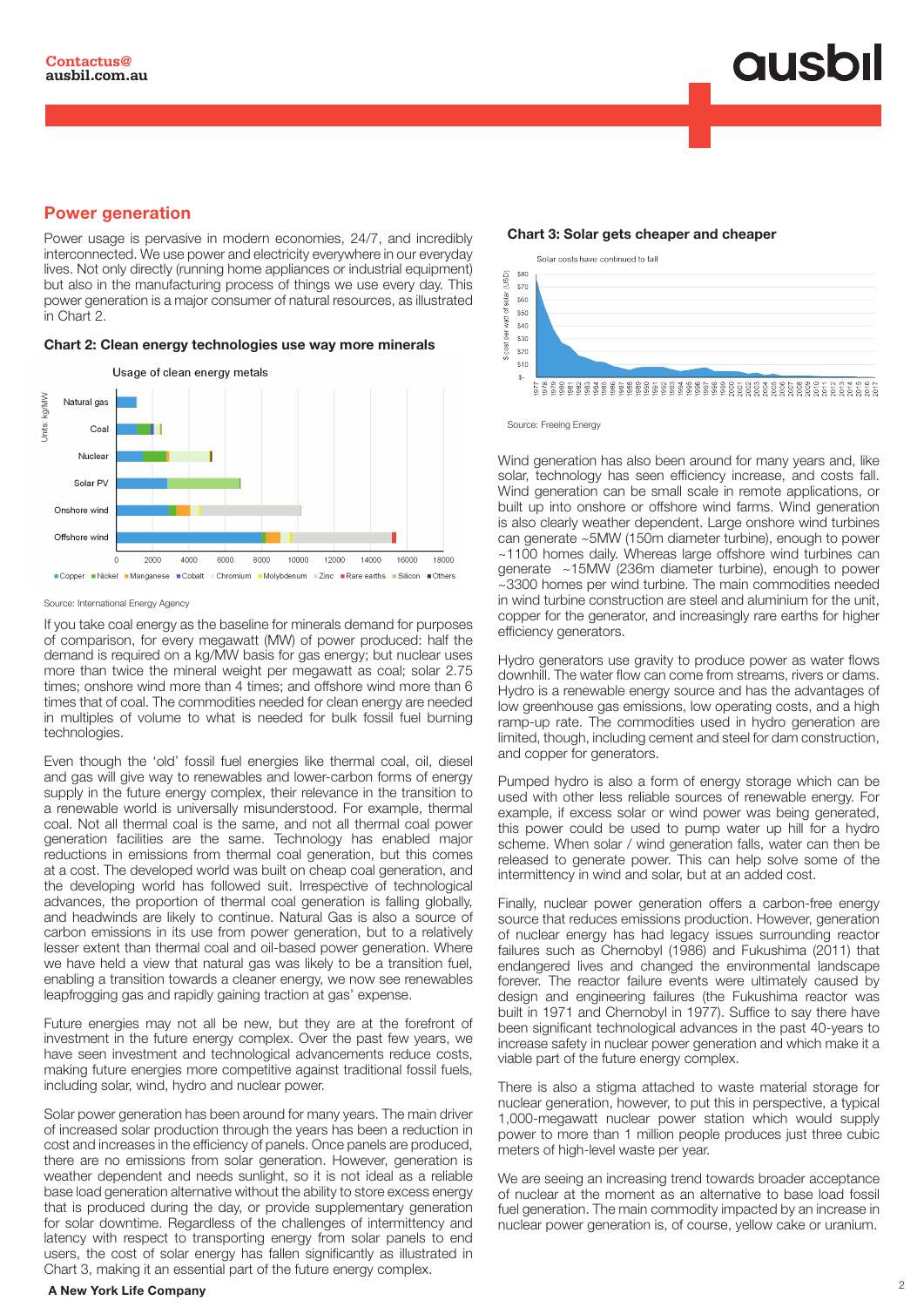# **ausbil**

### **Transportation**

Global transportation accounts for just under a third of greenhouse gas emissions. This includes shipping, aviation, trains, trucks, passenger vehicles and every other form of transport you can imagine or that you have seen.

One of these, electric vehicles (EVs), has been grabbing headlines for some time, and we are heavily invested in the EV theme as we see a trend towards the electrification of personal and public transport. The EV thematic creates investment opportunities for us in battery materials (lithium, graphite, nickel and to a lesser extent copper), while ultimately reducing the reliance on fossil fuels over time.

Like renewable energy, electric vehicles consume multiples of certain commodities compared to their fossilised ancestors. As Chart 4 highlights, the production of EVs consumes more than 6 times the key minerals and metals by weight than does the production of conventional cars. Of the approximately 207 kilos of minerals used in typical personal EVs electrification system, 32% is graphite, 26% is copper, 19% is nickel, 12% manganese, 6% cobalt and 4% lithium. By contrast, conventional cars use mainly manganese and copper, but in much smaller measures.

### Chart 4: Minerals used in electric cars compared to conventional cars



Source: International Energy Agency

Another old but new technology, hydrogen, has surfaced recently as another potentially critical part of the future energy complex. Hydrogen can be produced as needed through a chemical reaction, it can be made 'green', and it can make use of existing gas and energy infrastructure, including as an alternative vehicle fuel source.

Aviation is changing to meet decarbonisation targets. A Boeing 787 uses approximately half the fuel of the legacy 747, for example, in part due to technology, light-weighting materials like carbon fibre, advanced alloys and aluminium, all creating opportunities in the natural resources universe.

Shipping is also under pressure to reduce emissions, using higher quality fuels, and more effective pollution management technology. Recent regulation required upgrades to fuel standards, and pollution (scrubbers) fitted to shipping fleets.

### Solving the problem in reverse by getting better at converting energy

So far, we have focussed on power generation alternatives. Another area worth mentioning is power efficiency, that is, through the more efficient use of power, we can generate less to meet our needs.

A household fridge in 1975 used around 2200 KWh/y of energy. By 1985, this was 1700KWh/y, in the 1990's this dropped to 850KWh/y,

and now your double 'ice-churning' refrigerator uses just 500KWh/y. We are seeing this same trend across other forms of energy consumption, heating, air conditioning, audio-visual, automation, everywhere as batteries, motors, machines and semi-conductors become radically more efficient.

Efficiency is driven by technological advancement, whether it be the materials used in construction, for example, more efficient insulation in fridges, or more efficient use of power. Rare earths magnet motors increase efficiency, and can use less power than alternatives. More efficient use of power means less power production is needed, and this can impact commodities as well.

### More demand for metals and rare earths

In summary, decarbonisation is driving major demand for metals and other resources that are essential for the transitions of energy generation, transport and energy demand to more renewable and efficient sources. Chart 5 summarises the major underlying demand growth expected in these key commodities that are enabling decarbonisation, and presenting a major secular opportunity for natural resources investors.

### Chart 5: Key electrification metals demand growth is huge



Source: UBS, Ausbill

Lithium is an abundant mineral, but currently extraction and processing capacity is limited, meaning there is a very tight market for lithium, with demand exceeding supply. The lithium-ion battery is currently the incumbent battery technology, and this is not likely to change any time soon. We see a tight lithium market for at least 12- 18 months, potentially longer, as new projects and existing resource expansion are needed to meet growing demand.

Graphite can come from two sources, natural (mined and processed) graphite and synthetic (manufactured from oil/carbon sources). Synthetic graphite production is energy intensive, and can be environmentally damaging, but typically produces a more consistent product. Natural graphite can produce a slightly lower quality product with less impact on the environment. Right now, energy constraints in China are seeing constraints on synthetic graphite production which is supportive of natural graphite prices in the near term.

One area we believe is underestimated by the market is the demand for NdPr, a rare earth used in high-strength magnets. Rare earths magnets are used in energy efficient motors. Because of the very high magnetic strength of rare earths magnets, electric motors use less energy to produce the same amount of power (that is, they employ less electrical power to produce the same amount of mechanical power). This trend is likely to continue, with rare earths magnets in everything from EV's to vacuum cleaners and home appliances.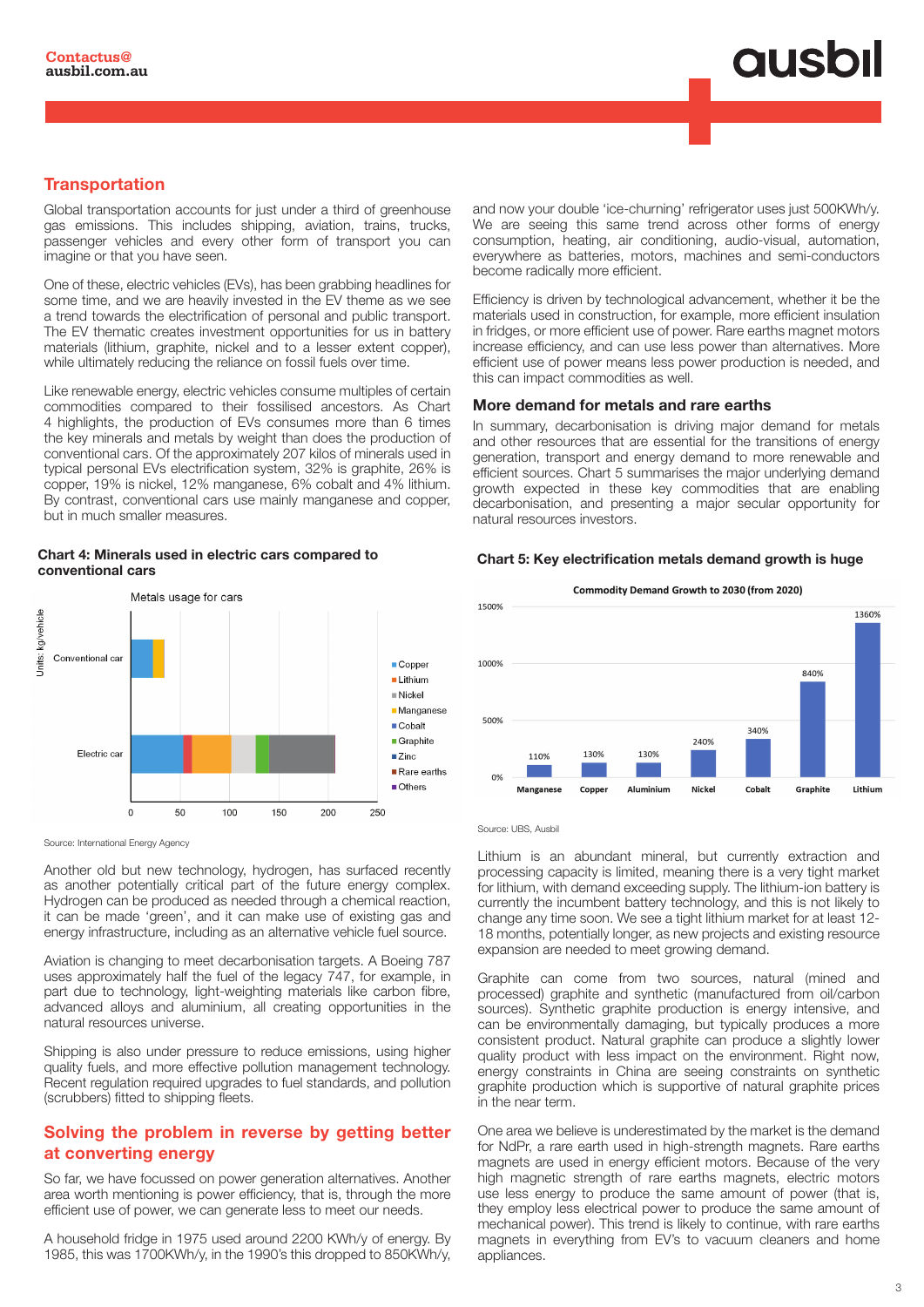**ausbil** 

Part of the change that needs to occur with an increasing trend towards renewables is growth in the availability and quality of energy storage. Since renewables can be unreliable, and may not be suitable for base load power, some form of storage is needed to offset the intermittency of some renewable sources. There are many models that can work together to solve the storage puzzle, such as giant utility-sized batteries like that which Tesla installed in South Australia, to fragmented batteries that create a network of energy at the household level, where the home or even the EV is part of the energy storage grid. Much of this technological development is about policy and how it evolves, and a lot will be determined by the behaviour of consumers, and technology firms that offer new options not previously considered possible.

To meet the significant growth forecasts for metals from global decarbonisation, investment in new mines and processing facilities is required to meet growth targets. Investment is also needed in exploration. This cycle (as with most commodity cycle) usually stems from high commodity process incentivising new production (rather than the market preparing for growth, where prices rise drive investment. What we have now is demand dragging prices forward for these key green metals where supply and mineral development have simply not kept up. We believe this is likely to be a trend for some time as explorers and producers scramble to meet the underlying growth in green metal demand.

Ausbil is heavily invested in the decarbonisation theme, with investments in lithium, graphite and rare earths. Across the lithium space, we see opportunities in both producers and developers, while in graphite, we own an interest in Syrah Resources, the only large-scale developed market natural graphite producer. In the rare earths space, we prefer current producers, as construction and commissioning of new projects is incredibly complicated and faces significant regulatory hurdles, producers such as Australia's Lynas Rare Earths.

As is the case where supply undershoots demand, there will be a flurry of exploration and development, mergers and acquisitions. Exciting as this is, perhaps more compelling is the strong underlying demand growth we expect to see in green metals over the next two decades. Unlike many of the boom-bust commodities cycles of the past, these metals may see a more structurally stable demand profile, offering truly long-term compound returns in this space, across the cycle.

### So what does this all mean for resources demand?

This shift towards renewables and decarbonisation is instigating a dramatic commodity led response. We are seeing a staggered change in commodity demand for commodities related to the new energy theme, while structural headwinds are in place for fossil fuels. Demand trends are changing fast, and that creates significant opportunities for a fund such as ours, both on the long and short side. New Energy related markets right now, appear to be an incredibly tight across most decarbonisation related commodities, but in time there is a risk of oversupply (which would create shorting opportunities for our fund) although right now these are hard to see and the main direction is forward and long. Join us for the ride.

For further information please contact:



 $\mathbf{F}_{\text{max}}$  information or to schedule and interview please contact:  $\mathbf{F}_{\text{max}}$ Head of Distribution 02 9259 0226 0438 307 841 mark.knight@ausbil.com.au

Email: kirsty@honner.com.au

Ausbil Investment Management Limited ACN 076 316 473 AFSL 229722 Level 27 225 George Street Sydney NSW 2000 GPO Box 2525 Sydney NSW 2001 Phone 61 2 9259 0200 Fax 61 2 9259 0222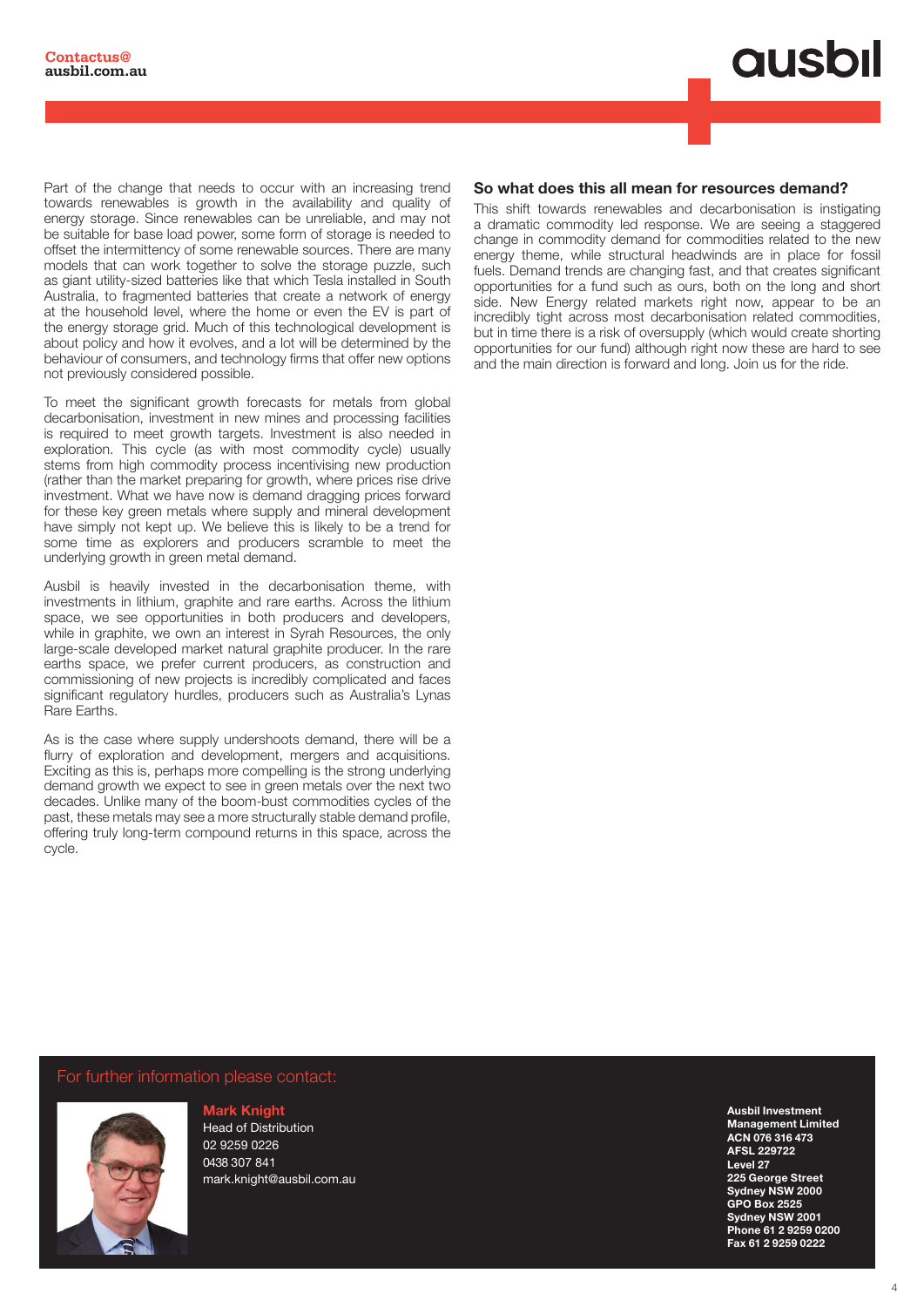### **DISCLAIMER**

Important Information: Australia, Canada, Denmark, Kuwait, Netherlands, Sweden, United Arab Emirates, USA, United Kingdom.

#### General

Research provided to a client may vary depending upon various factors such as a client's individual preferences as to the frequency and manner of receiving communications, a client's risk profile and investment focus and perspective (e.g., market wide, sector specific, long-term, short-term, etc.), the size and legal and regulatory constraints.

This information is for distribution only as may be permitted by law. It is not directed to, or intended for distribution to or use by, any person or entity who is a citizen or resident of, or located, in any locality, state, country or other jurisdiction where such distribution, publication, availability or use would be contrary to law or regulation or would subject Ausbil to any registration or licensing requirement within such jurisdiction.

This information is a general communication and is educational in nature; it is not an advertisement nor is it a solicitation or an offer to buy or sell any financial instruments or to participate in any particular trading strategy. Nothing in this document constitutes a representation that any investment strategy or recommendation is suitable or appropriate to an investor's individual circumstances or otherwise constitutes a personal recommendation. By providing this document, none of Ausbil or its representatives has any responsibility or authority to provide or have provided investment advice in a fiduciary capacity or otherwise. Investments involve risks, and investors should exercise prudence and their own judgment in making their investment decisions. None of Ausbil or its representatives is suggesting that the recipient or any other person take a specific course of action or any action at all. By receiving this document, the recipient acknowledges and agrees with the intended purpose described above and further disclaims any expectation or belief that the information constitutes investment advice to the recipient or otherwise purports to meet the investment objectives of the recipient. The financial instruments described in the document may not be eligible for sale in all jurisdictions or to certain categories of investors.

The value of any investment or income may go down as well as up, and investors may not get back the full (or any) amount invested. Past performance is not necessarily a guide to future performance. Neither Ausbil nor any of its directors, employees or agents accepts any liability for any loss (including investment loss) or damage arising out of the use of all or any of the Information.

Prior to making any investment or financial decisions, any recipient of this document or the information should take steps to understand the risk and return of the investment and seek individualised advice from his or her personal financial, legal, tax and other professional advisors that takes into account all the particular facts and circumstances of his or her investment objectives.

Any prices stated in this document are for information purposes only and do not represent valuations for individual securities or other financial instruments. There is no representation that any transaction can or could have been effected at those prices, and any prices do not necessarily reflect Ausbil's internal books and records or theoretical model-based valuations and may be based on certain assumptions. Different assumptions by Ausbil or any other source may yield substantially different results.

No representation or warranty, either expressed or implied, is provided in relation to the accuracy, completeness or reliability of the information contained in any materials to which this document relates (the "Information"), except with respect to Information concerning Ausbil. The Information is not intended to be a complete statement or summary of the securities, markets or developments referred to in the document. Ausbil does not undertake to update or keep current the Information. Any opinions expressed in this document may change without notice and may differ or be contrary to opinions expressed by other business areas or groups, personnel or other representative of Ausbil. Any statements contained in this Report attributed to a third party represent Ausbil's interpretation of the data,

Information and/or opinions provided by that third party either publicly or through a subscription service, and such use and interpretation have not been reviewed by the third party. In no circumstances may this document or any of the Information (including any forecast, value, index or other calculated amount ("Values")) be used for any of the following purposes:

(i) valuation or accounting purposes;

(ii) to determine the amounts due or payable, the price or the value of any financial instrument or financial contract; or

(iii) to measure the performance of any financial instrument including, without limitation, for the purpose of tracking the return or performance of any Values or

of defining the asset allocation of portfolio or of computing performance fees. By receiving this document and the Information you will be deemed to represent and warrant to Ausbil that you will not use this document or any of the Information for any of the above purposes or otherwise rely upon this document or any of the Information. Except as otherwise specified herein, these materials are distributed by Ausbil, to persons who are eligible counterparties or professional clients and are only available to such persons. The Information does not apply to, and should not be relied upon by, retail clients.

The information contained in this document is given by Ausbil Investment Management Limited (ABN 2676316473) (AFSL 229722) (Ausbil) and has been prepared for informational and discussion purposes only and does not constitute an offer to sell or solicitation of an offer to purchase any security or financial product or service. Any such offer or solicitation shall be made only pursuant to an Australian Product Disclosure Statement or other offer document (collectively Offer Document) relating to an Ausbil financial product or service. A copy of the relevant Offer Document may be obtained by calling Ausbil on +612 9259 0200 or by visiting **www.ausbil.com.au** and the target market determination which is available at https://www.ausbil.com.au/invest-with-us/designand-distribution-obligations/fund-tmds before acquiring or investing in [the fund. You should consider the Offer Documents in deciding whether to](https://www.ausbil.com.au/invest-with-us/design-and-distribution-obligations/fund-tmds)  acquire, or continue to hold, any financial product. This document is for general use only and does not take into account your personal investment objectives, financial situation and particular needs. Ausbil strongly recommends that you consider the appropriateness of the information and obtain independent financial, legal and taxation advice before deciding whether to invest in an Ausbil financial product or service. The information provided by Ausbil has been done so in good faith and has been derived from sources believed to be accurate at the time of completion. While every care has been taken in preparing this information. Ausbil make no representation or warranty as to the accuracy or completeness of the information provided in this video, except as required by law, or takes any responsibility for any loss or damage suffered as a result or any omission, inadequacy or inaccuracy. Changes in circumstances after the date of publication may impact on the accuracy of the information. Ausbil accepts no responsibility for investment decisions or any other actions taken by any person on the basis of the information included. Past performance is not a reliable indicator of future performance. Ausbil does not guarantee the performance of any strategy or fund or the securities of any other entity, the repayment of capital or any particular rate of return. The performance of any strategy or fund depends on the performance of its underlying investments which can fall as well as rise and can result in both capital gains and losses.

Canada This document does not pertain to the offering of any securities. This document is not, and under no circumstances is to be construed as, an advertisement or a public offering of the securities described in Canada. No securities commission or similar authority in Canada has reviewed or in any way passed upon this document or the merits of the securities, and any representation to the contrary is an offence.

**Sweden** The information contained in the document is given by Ausbil and has been prepared for information and discussion purposes only and does not constitute an offer to sell or solicitation of an offer to purchase any security or financial product or service. It is provided to you as an institutional investor as that term is understood under Swedish law. By reading this document, you agree to be bound by these limitations, terms and conditions set out in the paragraphs above.

United Arab Emirates & Kuwait This information relates to a Fund which is not subject to any form of regulation or approval by the Dubai Financial Services Authority ("DFSA"). The DFSA has no responsibility for reviewing or verifying any Prospectus or other documents in connection with this Fund. Accordingly, the DFSA has not approved this or any other associated documents nor taken any steps to verify the information set out in this Prospectus, and has no responsibility for it. The Units to which this Report relates may be illiquid and/or subject to restrictions on their resale. Prospective purchasers should conduct their own due diligence on the Units If you do not understand the contents of this document you should consult an authorized financial adviser. This information does not constitute or form part of any offer to issue or sell, or any solicitation of any offer to subscribe for or purchase, any securities or investment products in Kuwait, UAE (including the Dubai International Financial Centre) and accordingly should not be construed as such. Furthermore, this information is being made available on the basis that the recipient acknowledges and understands that the entities and securities to which it may relate have not been approved, licensed by or registered with the UAE Central Bank, the UAE Securities & Commodities Authority, the Dubai Financial Services Authority or any other relevant licensing authority or governmental agency in the UAE. The content of this Report has not been approved by or filed with the CBK, UAE Central Bank, the UAE Securities & Commodities Authority or Dubai Financial Services Authority.